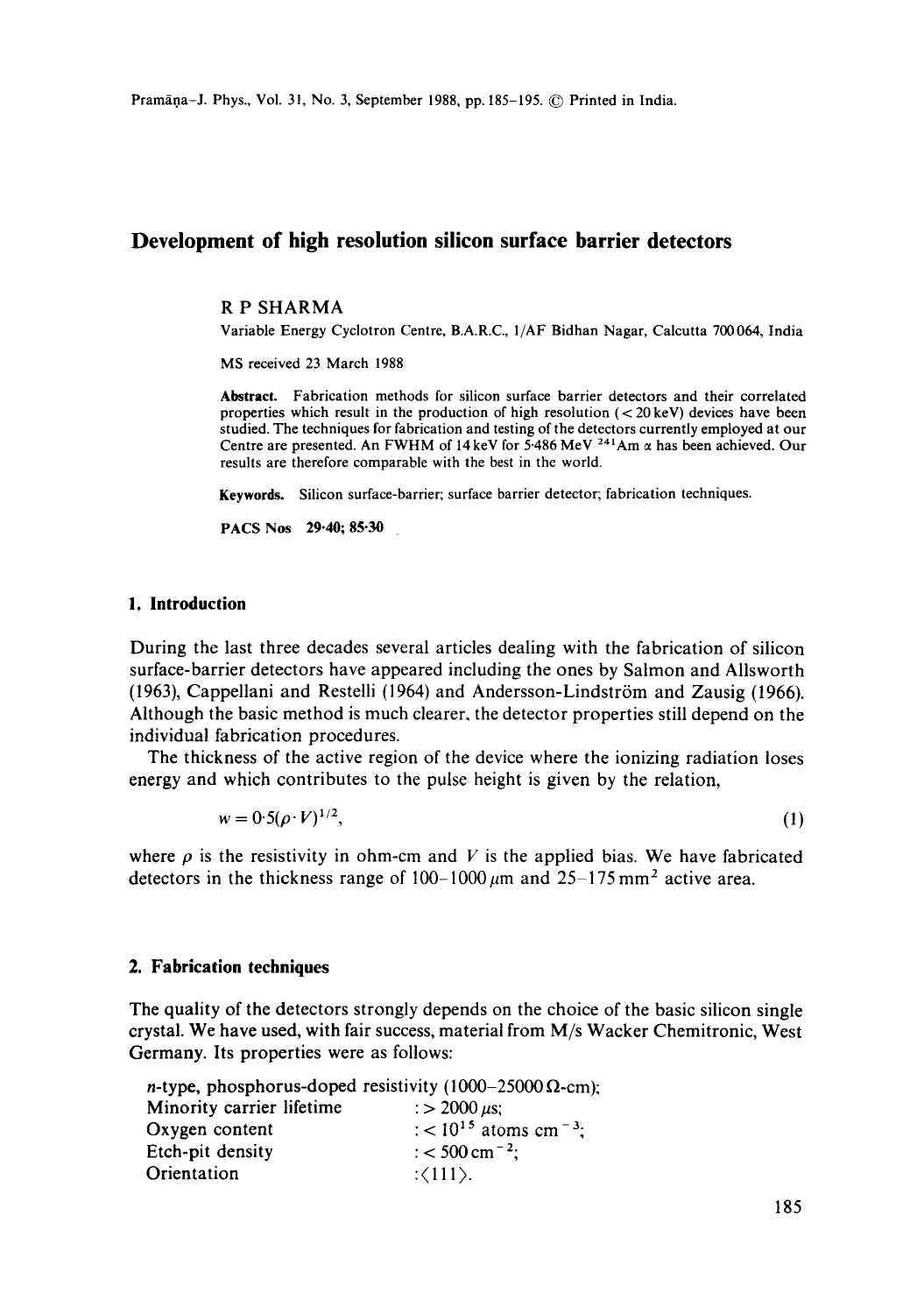### *2.1 Wafer preparation*

The slices of required thickness were cut parallel to the 111-plane using a semiautomatic diamond wheel saw from the single crystal ingot. The discs of required area were then cut from the slices using an ultrasonic impact grinder. The wafers were cleaned in trichlaroethylene and lapped on both sides using a lapping machine (Lapmaster-12). To remove the lapping powder the silicon wafers were carefully cleaned by ultrasonic washing in trichloroethylene, methanol and deionized water, kept in hot concentrated nitric acid for some time and then cleaned in water. Subsequently the crystals were etched in freshly prepared and ice-cold CP4  $\lceil HNO_3:H\lceil E: \text{acetic acid}\text{(glacial)}::5:3:3\rceil$ .

An etching time of 3-4 minutes was sufficient to produce a perfect mirror surface on the silicon wafers. The etching process was interrupted by the inflow of deionized water (18 M $\Omega$  cm resistivity). The wafers were then thoroughly washed, dried by blowing off the water with dry nitrogen gas jet and subsequently stored in a dust-free desiccator for about 24 hours.

## 2.2 *Edge protection and encapsulation*

The wafers were fixed in teflon insulated mounts with Epoxylite Resin  $69*$  and an ntype hardener in the ratio of 5:2. The rear side of the wafer was coated with the same hardener and resin combination near the edges and the front side edges were coated with p-type hardener mixed with Resin  $69$  in the ratio of 10:1. Epoxy coatings were accomplished inside a horizontal laminar flow table which in turn was kept in a clean room. The wafers were then kept overnight in an infrared lamp. Coating with p-type epoxy on the surface edges helped in the inversion of the surface states and reduction in the surface leakage current through the edges.

A gold layer of about 40  $\mu$ g/cm<sup>2</sup> was evaporated on the front side of the wafer and an aluminium layer of similar dimension was evaporated on the back side at a pressure of about  $1 \times 10^{-5}$  torr. The gold and aluminium used were of 99.999% purity. The thin gold layer on n-type silicon formed a good rectifying contact while the aluminium layer resulted in an ohmic contact (Siffert and Coche 1965). The mounted detector was encapsulated in a gold-plated brass housing with a Microdot connector at the back. Figure 1 is a photograph of the detector.

# **3. Characterization of detectors**

### 3.1 *I-V characteristics*

A measurement of the diode characteristics of a surface barrier detector is useful as its shape gives particulars of the detector properties. A good energy resolution can be expected from a small reverse current because of its strong influence on the detector noise. The reverse current consists of three parts (Dearnaley and Northrop 1963) viz (i) diffusion current, produced by the diffusion of minority charge carriers into the depletion region; (ii) volume current, produced by the thermal generation of electron-

<sup>\*</sup> The resin and hardeners were supplied by M/s Epoxylite Corpration, USA.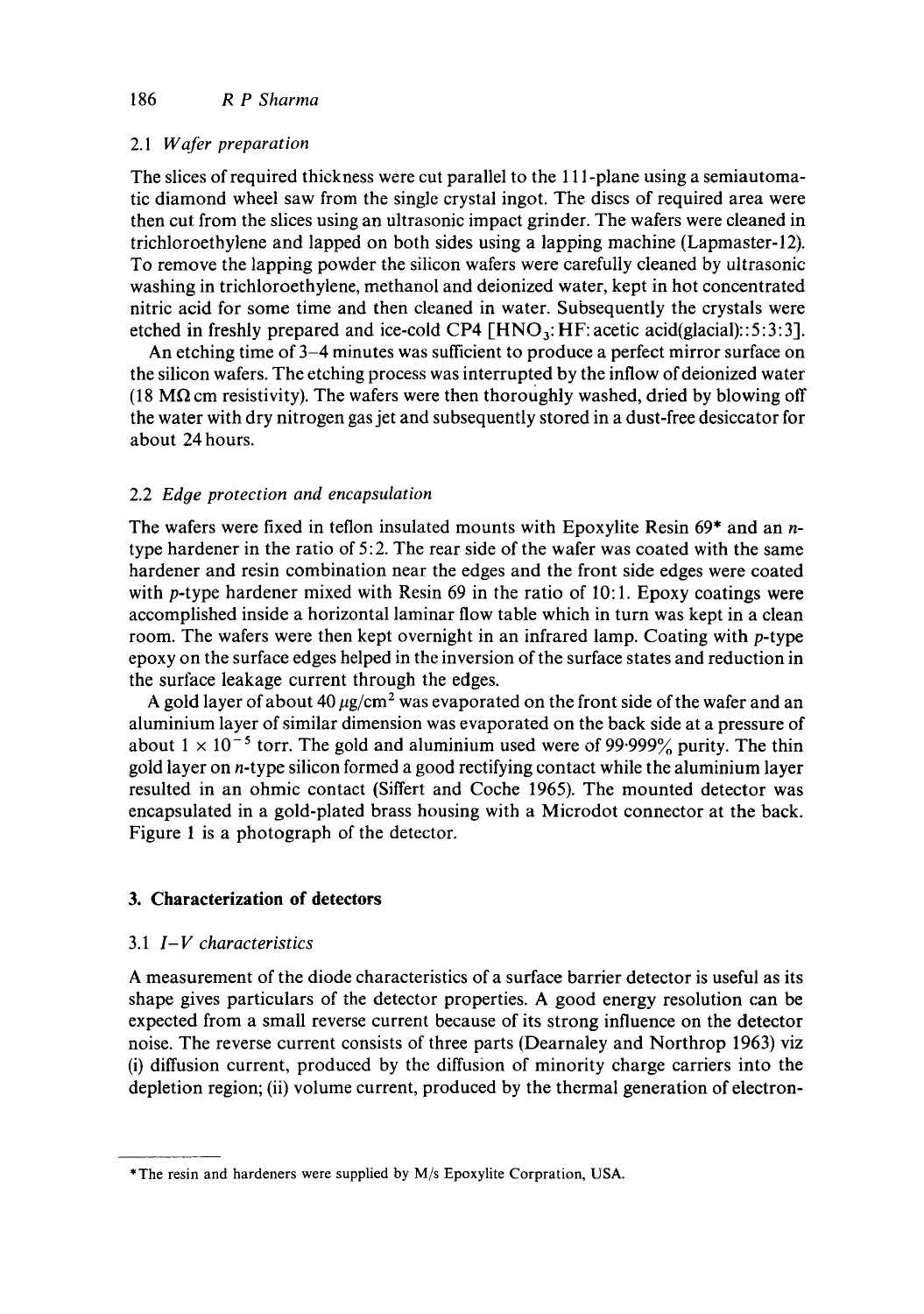

Figure 1. Photograph of an encapsulated detector (the diameter of the encapsulation is  $20$  mm).

hole pairs inside the sensitive volume; (iii) surface leakage current arising from surface states. While diffusion and volume currents mainly depend on the properties of the silicon material and ambient temperature, the surface leakage current is affected by the surface treatment.

To measure the I-V characteristics the detector was housed in a vacuum chamber at  $10^{-2}$  torr. A positive voltage was applied to the aluminium evaporated side through the Microdot connector and a gold plated phosphor bronze spring while the gold evaporated side was grounded through the detector housing. The reverse leakage current was measured using a digital electrometer (Keithley model 616). The I-V characteristics of four different high resolution surface barrier detectors are shown in figure 2. The leakage current ranges between 0.1 and  $0.4 \mu A$  at the maximum operating bias for all the high resolution surface barrier detectors fabricated here.

#### 3.2 *Energy resolution*

Several factors contribute to the energy resolution of surface barrier detectors:

(i) Statistical fluctuations in the number of electron-hole pairs produced by the incoming charged particles determine the lower limit of energy resolution according to the following relation:

$$
FWHM = 2.35 \ (E \varepsilon F)^{1/2},\tag{2}
$$

where E is the particle energy,  $\varepsilon$  is the average energy loss per electron-hole pair (3.64 eV at 25<sup>o</sup>C in silicon) and F is the Fano-factor ( $\leq 0.15$  in silicon, as discussed by Meyer 1965).

(ii) Incomplete charge collection due to the presence of trapping centres for charge carriers and their inhomogeneous distribution in the active region of the detector.

(iii) The most important factor is the detector noise arising from the thermal generation of charge carriers in the sensitive volume and fluctuations in the reverse current.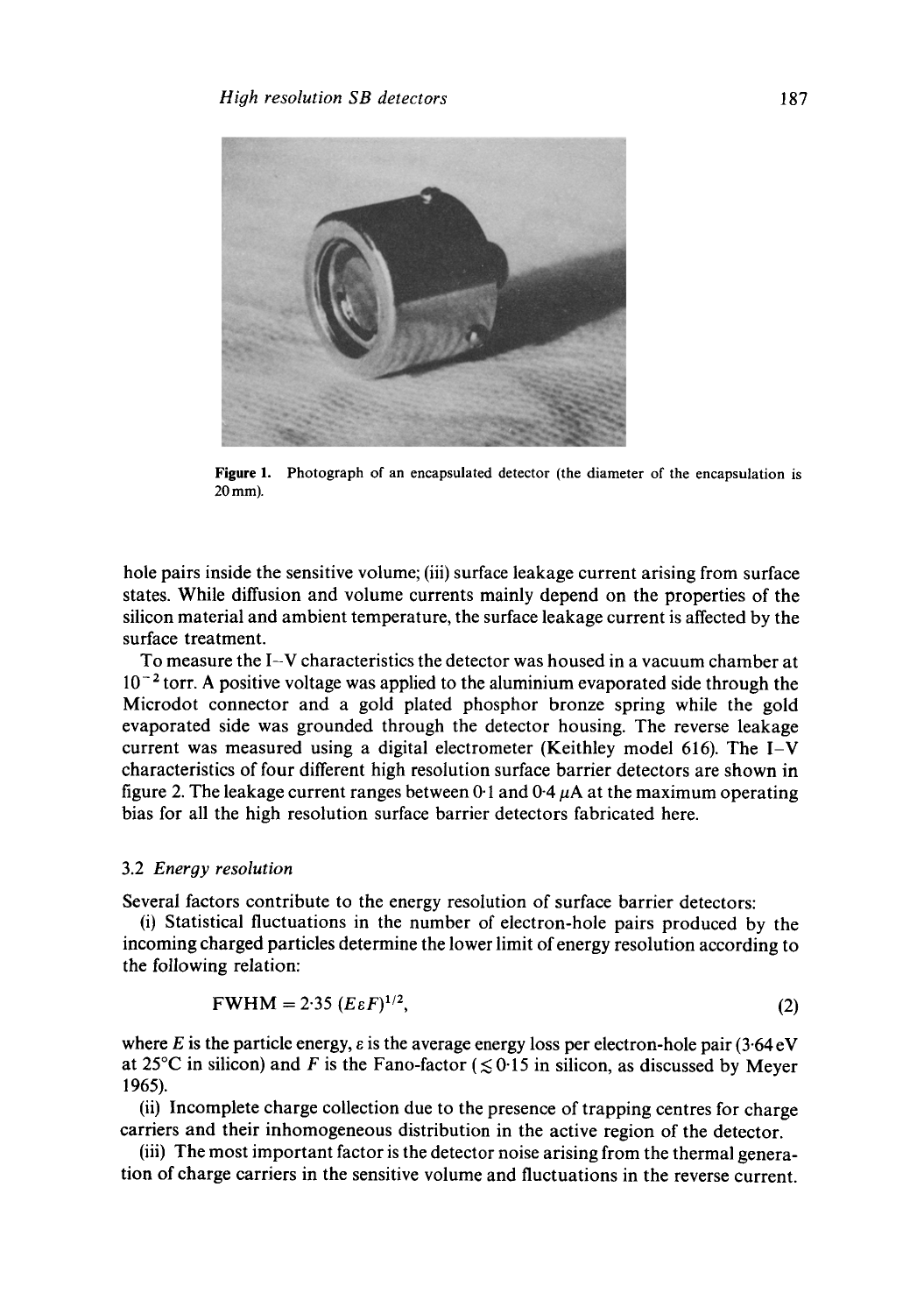

**Figure** 2, I-V characteristics of high resolution surface barrier detectors.

(iv) The detector capacitance also influences the noise performance and the preamplifier rise time. For high resolution applications the detector capacitance and the stray capacitance from cables, connectors etc must be minimized. The detector capacitance for the surface barrier detectors is given by:

$$
C_d = \frac{1.8 \times 10^4}{(\rho \cdot V)^{1/2}} pF/cm^2,
$$
\n(3)

where  $C_d$  is the detector capacitance,  $\rho$  the resistivity of silicon material and V the applied bias.

3.2a *Detector noise:* Noise sources in the detector and the preamplifier introduce a dispersion that broadens a pulse-height spectrum. The detector and preamplifier are independent sources of noise and therefore

$$
(\text{total noise})^2 = (\text{detector noise})^2 + (\text{electronic noise})^2. \tag{4}
$$

The noise sources fall into two major classes as explained by Goulding and Landis (1974):

(i) *Step noise* injects charge pulses into the input circuit in the same way as the detector signal. They produce voltage step function at the input of the amplifier due to the integration of injected charge pulses by total input capacitance. The signal-tonoise ratio for these sources is independent of input capacitance.

$$
\langle E_s^2 \rangle = (\varepsilon^2/4q)I e^2 \tau_0,\tag{5}
$$

where  $\langle E_5^2 \rangle$  is the mean square value of step noise in equivalent energy fluctuation;  $\varepsilon$ the mean energy required to produce *e-h* pair; q the electronic charge; I the sum of all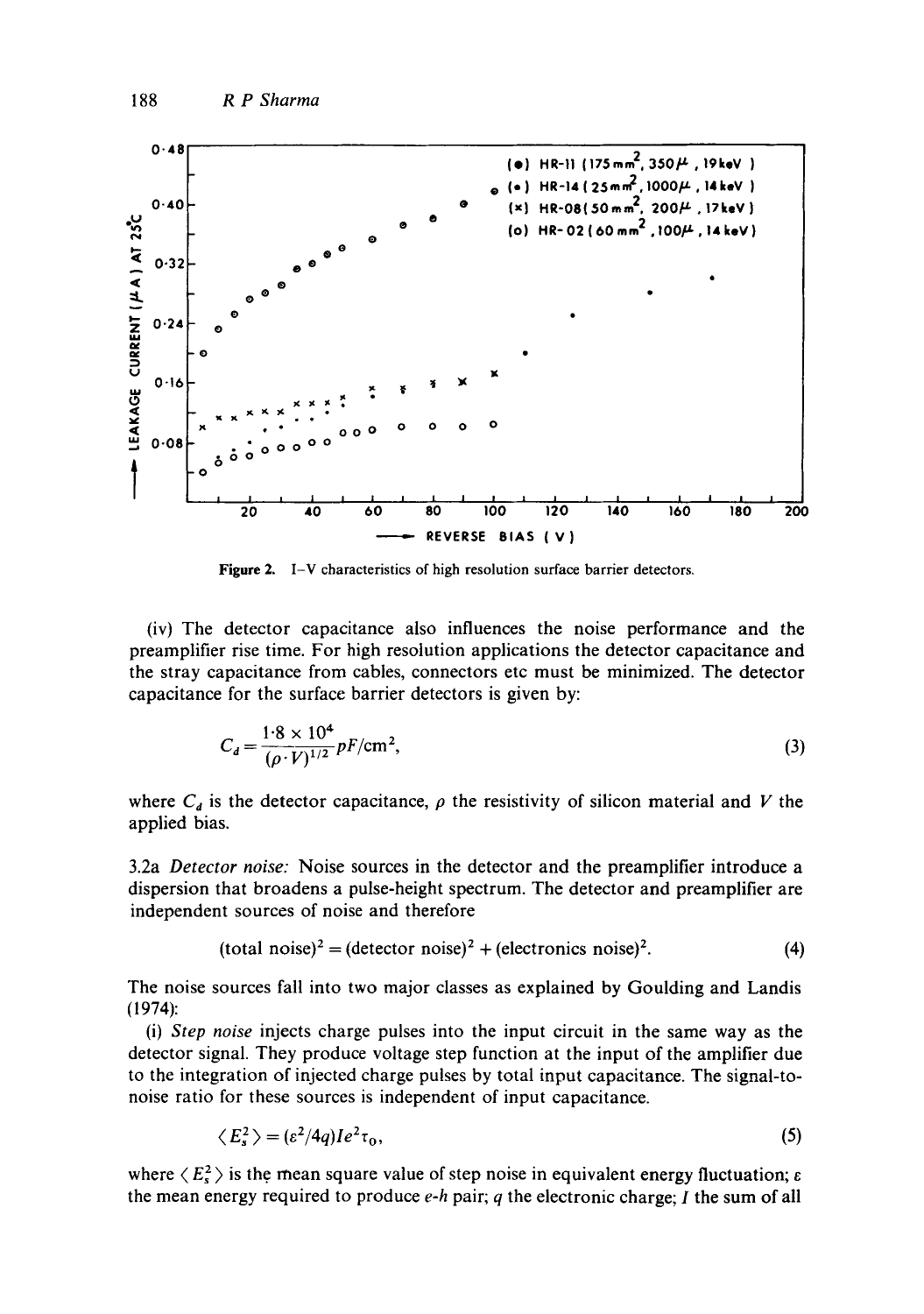currents + current equivalent of shunt resistance  $(I_{eq} = 2kT/qR_s)$ ; *e* the base of natural log and  $\tau_0$  is the RC time constant of the shaper.

(ii) *Delta noise* typified by the fluctuations in current in the first amplifying stage. The signal-to-noise ratio, in this case, is inversely proportional to the input capacitance.

$$
\langle E_{\Delta}^2 \rangle = 0.5 \frac{ke^2}{q^2} \frac{T C^2 e^2}{g_m \tau_0},\tag{6}
$$

where  $\langle E_{\Delta}^2 \rangle$  is the delta noise contribution due to detector capacitance and FET channel noise;  $g_m$ , T the transconductance and temperature of FET; and C is the total input capacitance.

The detector noise is measured using the standard method as described in the ORTEC instruction manual for surface barrier detectors. The detector was placed in a vacuum chamber at  $1 \times 10^{-2}$  torr. The electronics used were a preamplifier (Tennelec, model TC-170) and amplifier (Tennelec model TC-243), a precision pulser (Canberra, model 1407), an oscilloscope (Aplab model 3001) and an AC millivoltmeter (Phillips 7 MHz, model PP  $9001X$ ). Measurements were made at a amplifier shaping time constant of  $2 \mu s$ . The FWHM noise of the total system is given by:

$$
N_{\text{FWHM}} = 2.35(E_{\text{dial}}/E_0) \ E_{\text{RMS}},\tag{7}
$$

where 2.35 is the correction factor for rms to FWHM;  $E_{diab}$  is the dial reading of the calibrated pulser in MeV;  $E_0$  is the output signal in volts as seen on the oscilloscope and  $E_{RMS}$  is the ac-voltmeter reading in mV, with the pulser off.

The electronics noise of the system was similarly measured by replacing the detector with an equivalent capacitance. The detector noise was obtained by subtracting the electronics noise from the total noise in. quadrature according to equation (4). The



**Figure 3.** Detector noise and resolution of 5.486 MeV  $\alpha$  peak vs reverse bias for the 1 mm surface barrier detector.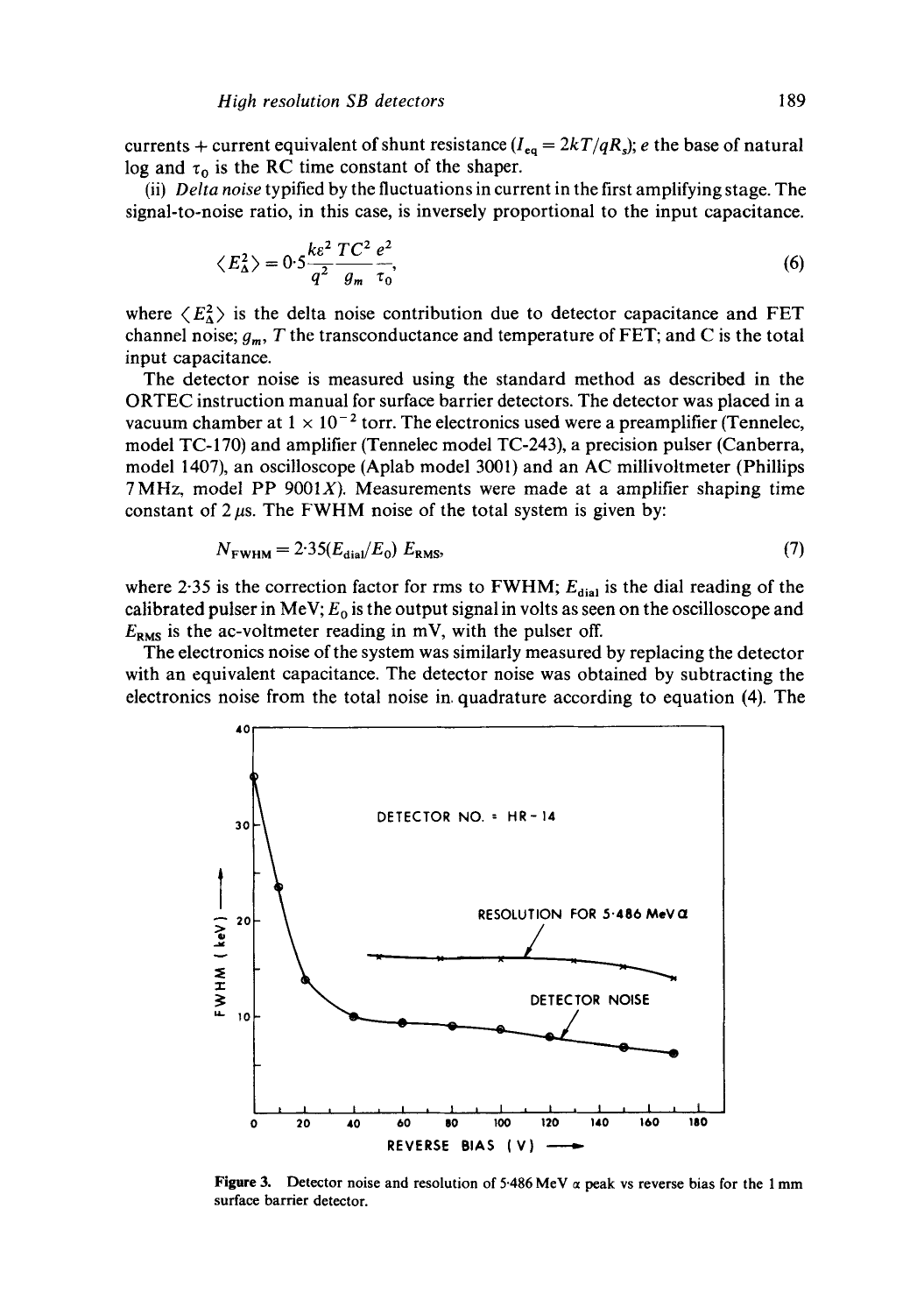detector noise as a function of the applied bias for detector no. HR-14 is shown in figure 3 along with  $\alpha$ -resolution vs bias.

3.2b  $\alpha$ -resolution: For energy resolution measurement the detector and  $\alpha$ -source  $(239$ Pu and  $241$ Am) were kept in a vacuum chamber at a pressure of about  $1 \times 10^{-2}$ torr. The source was kept at a distance of 20-25 mm from the detector surface. The detector bias was slowly raised to the maximum permissible value for the detector. The  $\alpha$ -spectrum was obtained using a preamplifier (ORTEC, model 118A), spectroscopy amplifier (ORTEC, model 571) and a series multichannel analyser (Canberra 88). We designate a detector high resolution if the FWHM of 5.486 MeV  $\alpha$ -peak of <sup>241</sup>Am was below 20 keV. Figure 4 shows the  $\alpha$ -spectrum of <sup>241</sup>Am taken with the best detector fabricated by us so far. The FWHM achieved was 14 keV. The FWHM and other specifications of all the high resolution surface barrier detectors fabricated are shown in table 1.

3.2c *Electron-resolution:* The detector response to the conversion electrons at room temperature was also measured using  $207Bi$  and  $137Cs$  for the 1 mm thick surface barrier detector. The instrumentation used was the same as mentioned above. Figure 5 shows the <sup>207</sup>Bi spectrum with an FWHM of 11 keV for the 976 keV K-electron peak.  $E_L$  and  $E_M$  conversion electron peaks are also seen. Figure 6 shows the <sup>137</sup>Cs electron spectrum with  $E_k$  and  $E_l$  peaks nicely separated. An FWHM of 12.6 keV was obtained for the 624 keV peak at room temperature.

| Det. no.     | Active area<br>$(sq.$ mm.) | Active thickness<br>(microns) | Leakage current<br>(micro $A/V$ ) | FWHM $(^{241}Am)$<br>(keV) |
|--------------|----------------------------|-------------------------------|-----------------------------------|----------------------------|
| <b>HR-01</b> | 50                         | 87                            |                                   | 19                         |
| HR-02        | 60                         | 100                           | 0.10/100                          | 14                         |
| HR-03        | 50                         | 90                            |                                   | 20                         |
| HR-04        | 50                         | 175                           |                                   | 19                         |
| <b>HR-05</b> | 60                         | 200                           | 0.40/50                           | 17                         |
| HR-06        | 60                         | 200                           |                                   | 17                         |
| HR-07        | 80                         | 100                           |                                   | 16                         |
| HR-08        | 50                         | 200                           | 0.17/100                          | 17                         |
| HR-09        | 25                         | 250                           | 0.14/50                           | 20                         |
| HR-10        | 80                         | 95                            |                                   | 19                         |
| $HR-11$      | 175                        | 350                           | 0.42/100                          | 19                         |
| HR-12        | 80                         | 250                           | 0.23/100                          | 18                         |
| $HR-13$      | 30                         | 350                           | 0.16/100                          | $16-7$                     |
| $HR-14$      | 25                         | 1000                          | 0.30/170                          | 14                         |
| $SA-03$      | 25                         | 350                           |                                   | 18                         |
| SA-05        | 25                         | 650                           |                                   | 20                         |
| SA-07        | 25                         | 250                           |                                   | 19                         |
| <b>SA-08</b> | 25                         | 100                           | 0.28/50                           | 17.5                       |

**Table** 1. Specifications of the detectors.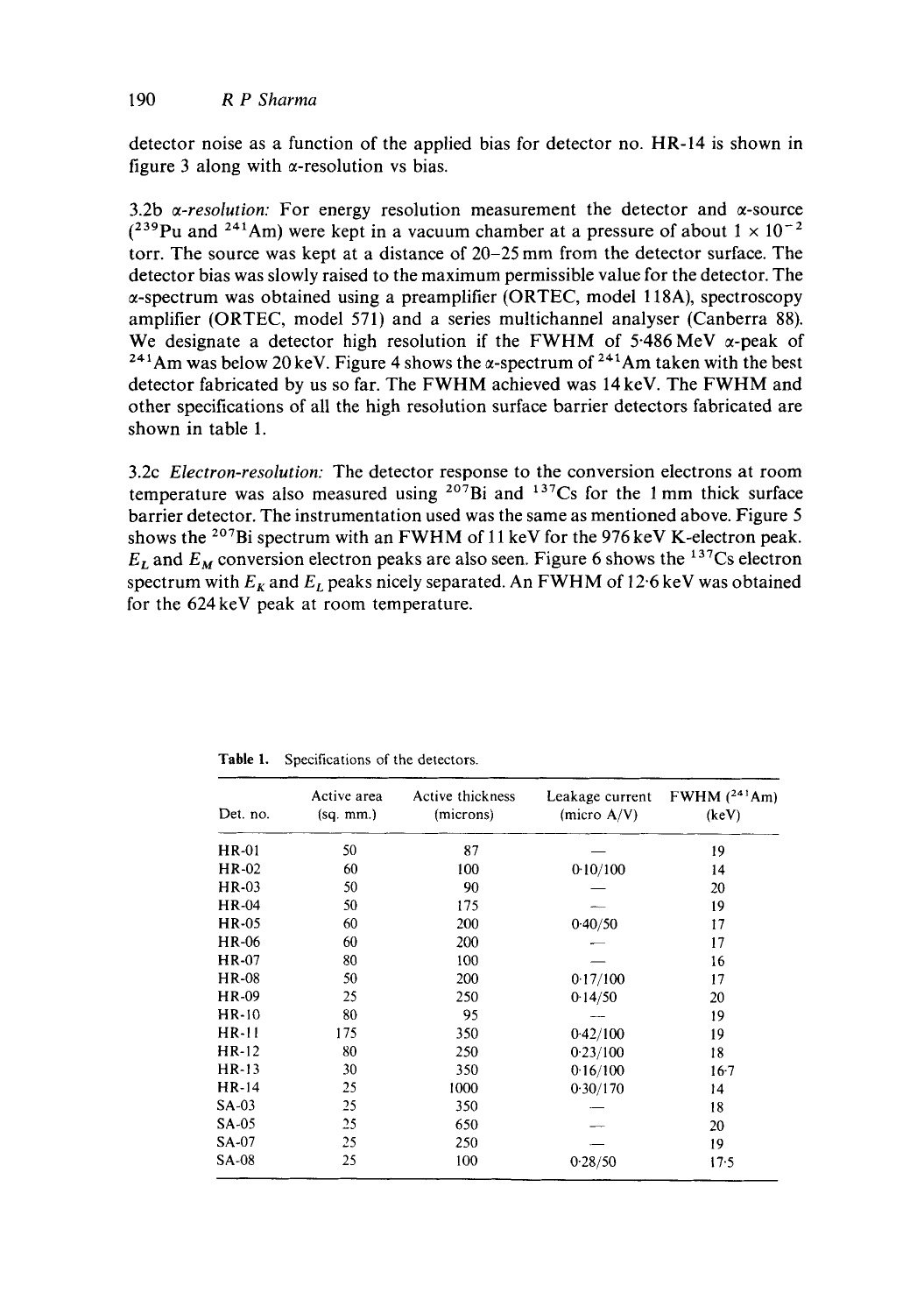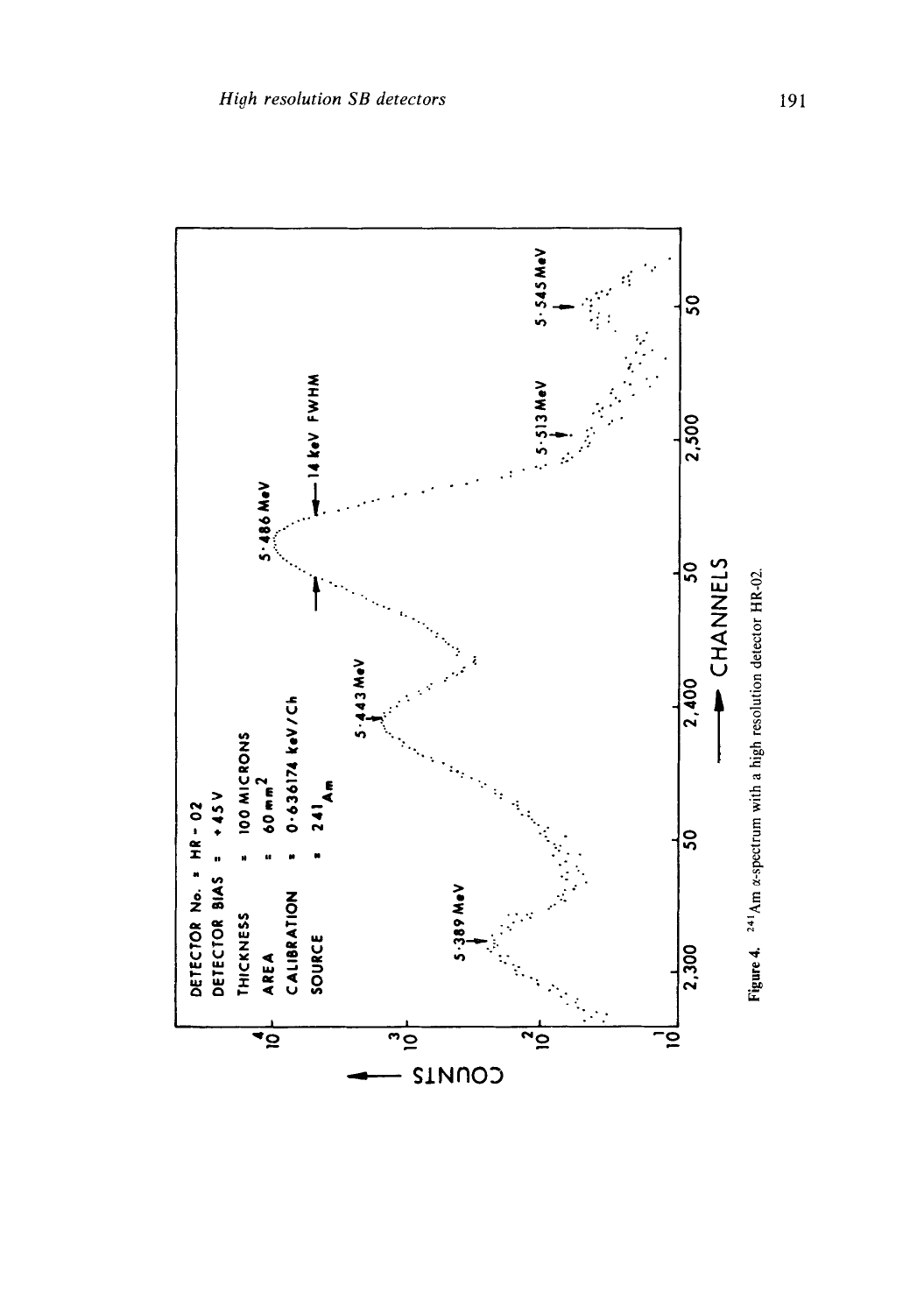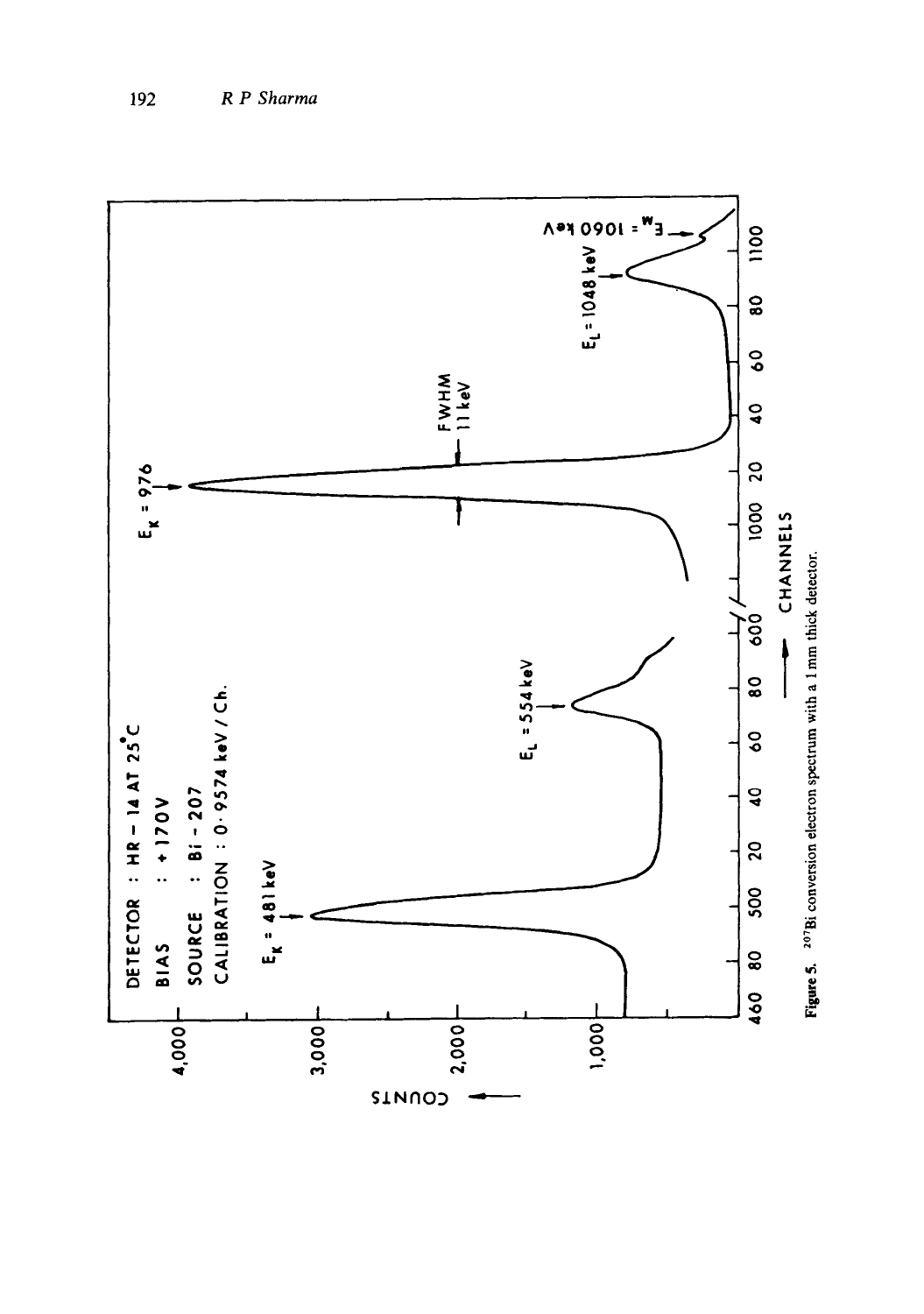

**Figure 6.** <sup>137</sup>Cs conversion electron spectrum with a 1 mm surface barrier detector.

### **4. Applications**

A high resolution detector is a prized possession for the experimenters. Such devices find their applications in diverse fields such as high resolution charged particle spectroscopy, Rutherford back-scattering spectroscopy for elemental analysis and depth profiling of thin films, nuclear chemistry, space physics etc. Some of our high resolution detectors have been used by Mondal *et al* (1988) to determine the yields and the branching ratio of different isotopes of polonium from either of the following two reactions:

Natural Pb  $(\alpha, xn)$  Po isotopes  $(208, 209, 210)$ 

<sup>209</sup>Bi 
$$
(\alpha, xn)
$$
 At  $\xrightarrow{\beta^*}$  Po isotopes.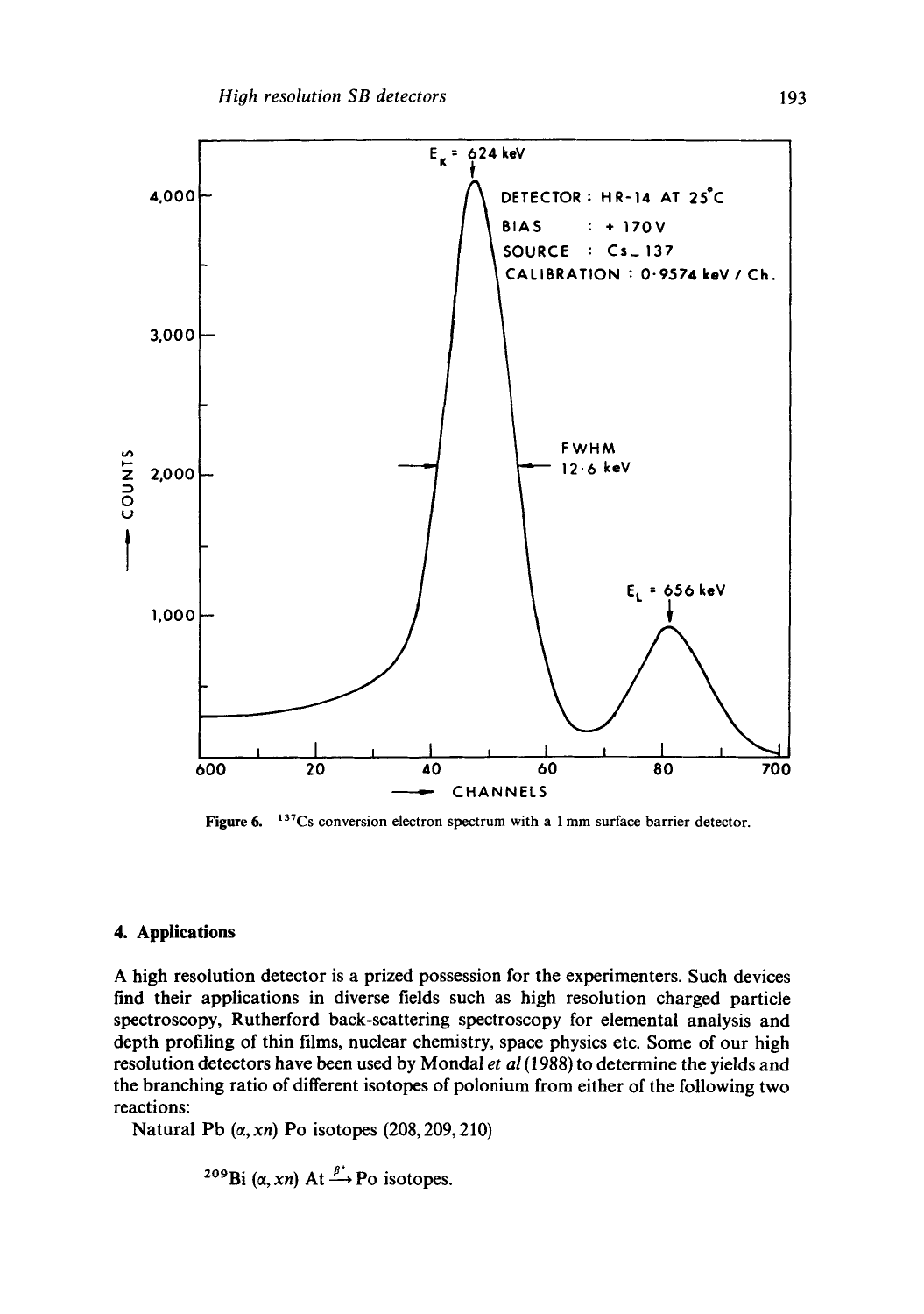